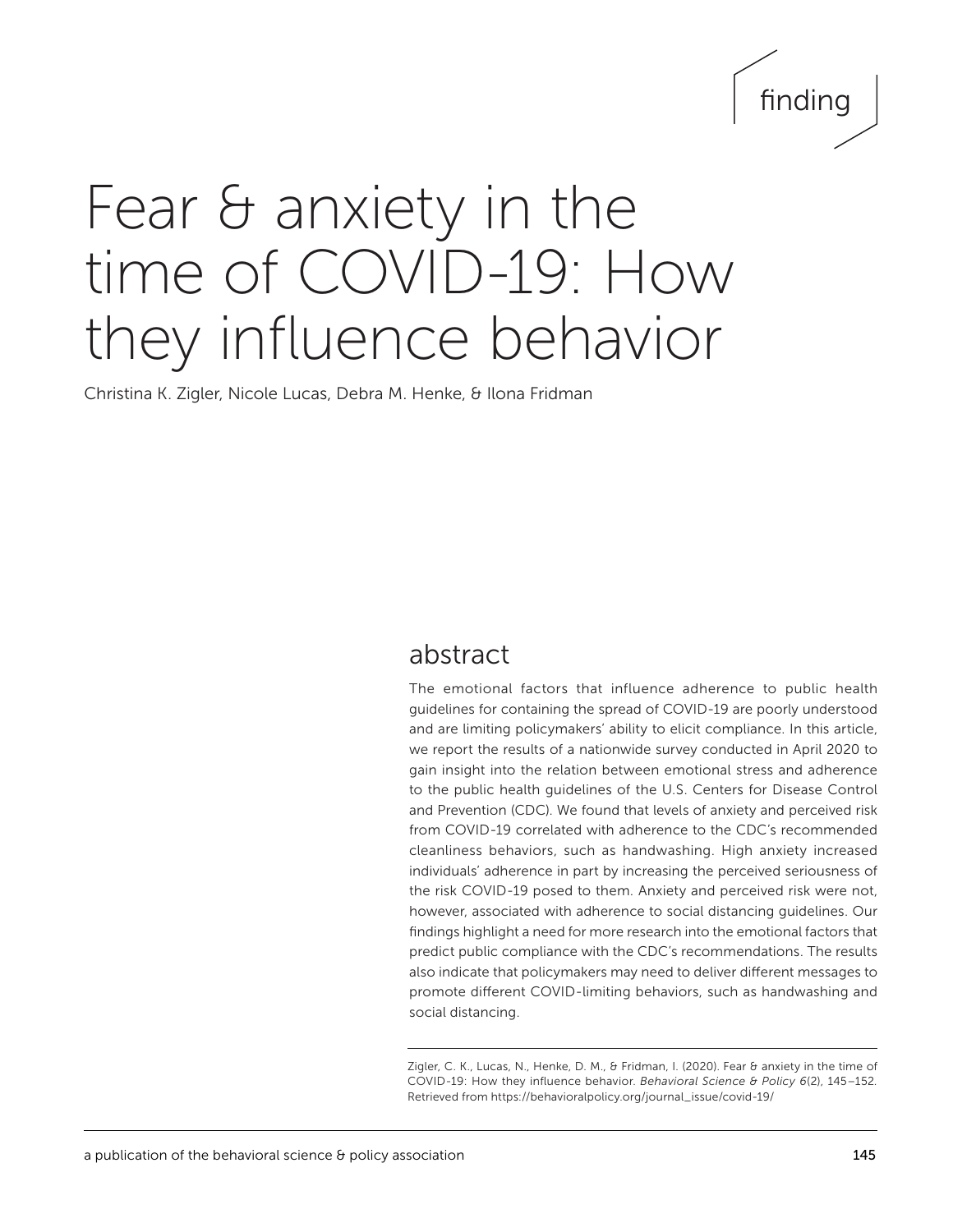dherence to public health recommendations is essential for the success of any country's response to a pandemic, including the COVID-19 outbreak.<sup>1</sup> Emotional responses to a pandemic would be expected to influence such adherence, yet little is known about the extent to which distress has affected the public's compliance with the COVID-19 guidelines issued by the U.S. Centers for Disease Control and Prevention (CDC). This lack of knowledge can significantly limit the ability of policymakers to design interventions that successfully elicit behaviors that can lessen the spread of COVID-19 and other infectious diseases.

In early spring 2020, we suspected that people who felt the most anxious about COVID-19 would adhere more firmly to the CDC's guidelines than would people who were feeling less anxious and that this response would be explained in part by anxiety increasing their sense of personal risk. To explore the associations among anxiety, perceived risk, and adherence, we conducted a national survey in April 2020 in which respondents reported on their anxiety and on their perception of the risks COVID-19 posed, as well as on their compliance with the CDC's recommendations. In this article, we discuss the findings and their implications for policy interventions.

#### Methods

We administered the survey to adults across the United States through the online survey platform Qualtrics. Participants were not paid to take part in this particular project, but the company offers participation incentives, such as points for taking surveys that can be exchanged for rewards. Our survey was open from April 10 through April 14, 2020, a time window that offered critical insight into respondents' feelings and behavior relatively early in the pandemic's spread in the United States. Because almost all states and U.S. territories were under mandatory stay-at-home orders by that time, we assumed that participants knew that the pandemic was underway and that those who believed behavior change was necessary to limit COVID's spread had started to alter their daily actions.

Nine of the surveyed respondents did not verify their age, which left a total sample of 1,234 participants. As planned, participant characteristics (see Table S1 in the Supplemental Material) were generally representative of the U.S. population as it was described in 2018 by the U.S. Census Bureau.<sup>2</sup> Twenty-two percent of the respondents were unemployed, and 27% reported experiencing food insecurity in the past month. Eleven percent reported a suspected or confirmed infection with COVID-19. Consistent with our assumption that most people in the United States were being personally affected by the pandemic, the vast majority of participants (79%) reported that they were under a mandatory stay-at-home order (at either the state or the local level); only 6% indicated that they were not sure whether a stay-at-home order was in place.

We elicited self-reports of anxiety by using a well-established instrument, the Patient-Reported Outcomes Measurement Information System (PROMIS) short form measure of anxiety.3 Participants reported how frequently they experienced particular feelings in the preceding seven days by responding to survey items such as "I felt fearful," "My worries overwhelmed me," and "I felt uneasy" using a scale that ranged from 1 = *Never* to 5 = *Always.*

To assess risk perception, we asked participants to rate how serious a health concern they believed COVID-19 was for them personally, for their immediate family, and for the world. The scale ranged from 1 = *Not serious at all* to 4 = *Very serious.*

We collected detailed information on the frequency with which participants engaged in specific behaviors in four domains: cleanliness, social distancing, staying at home, and use of personal protective equipment in the form of masks and gloves. We selected behaviors included in the CDC guidelines,<sup>4</sup> and we preclassified them as being positive (associated with reduced risk of infection) or negative (associated with increased risk of infection). Examples of the positive behaviors included washing hands for at least 20 seconds, standing at least 6 feet away from people when outside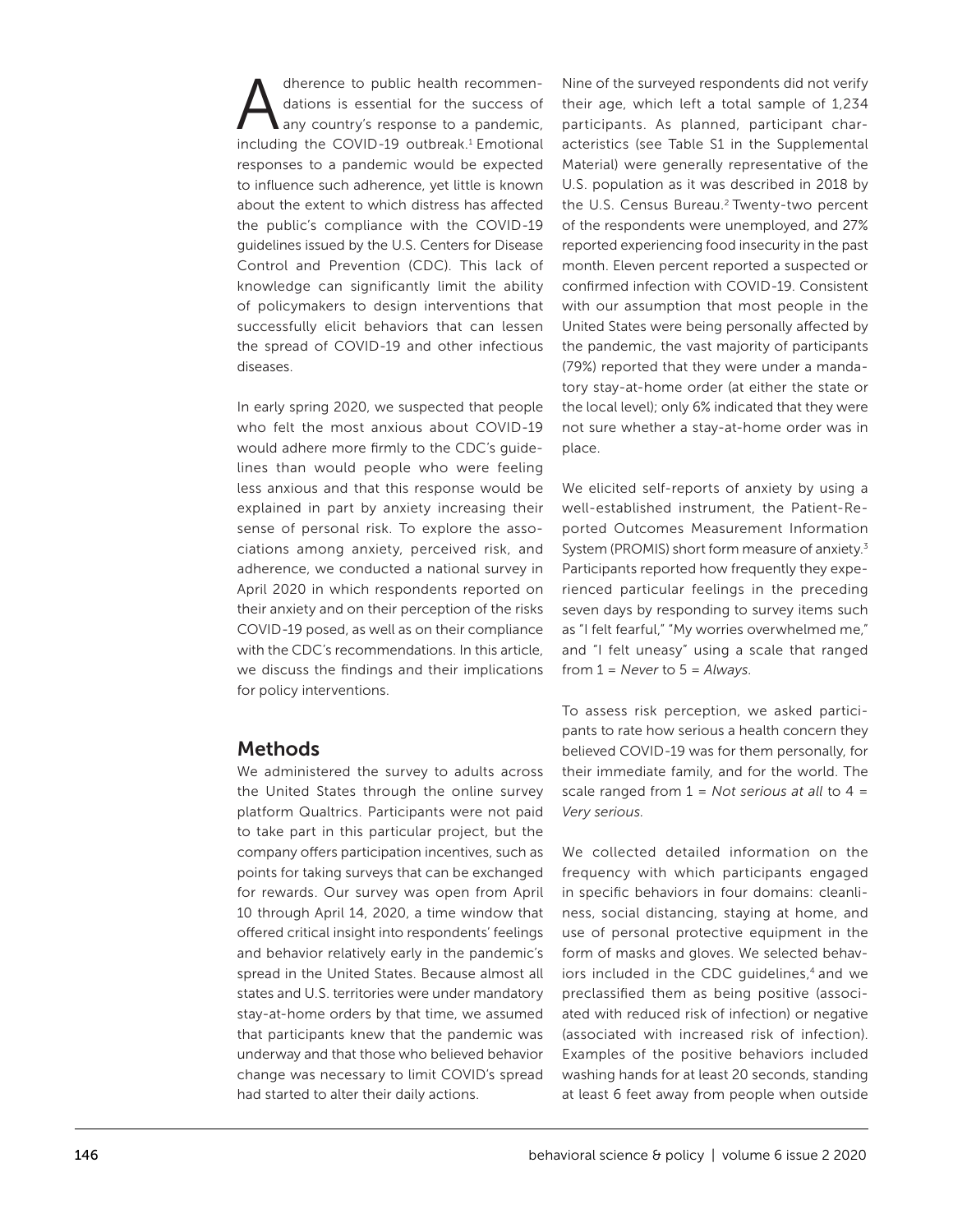the home, and wearing a mask when in public. Examples of negative behaviors included meeting face-to-face with others, going to someone's home, hugging or touching people who were not part of the individual's household, and inviting friends or family to visit. The self-reported ratings for cleanliness, social distancing, and use of personal protective equipment used a 5-point scale that ranged, depending on the items, from 1 = *Never* or *Not at all* to 5 = *Always*  or *Several times a day.* To assess the extent to which people stayed at home, we asked participants how many times they left their house in the last seven days.

See the Supplemental Material for fuller details on our methods, data analyses, and results.

#### Results

#### Emotions

Overall, participants reported higher levels of anxiety than were reported in the general population before the COVID-19 pandemic began.<sup>5</sup> Specifically, the survey population's average score on the PROMIS measure of anxiety was 62—one standard deviation (*SD* = 10.5) higher than that of a representative sample of adults before the pandemic began.

The perception of risk varied, although the majority of people saw COVID-19 as at least somewhat of a threat: 37% of participants rated it a very serious health concern to them personally, 25% considered it serious, and 28% said it was somewhat serious; 10% judged the threat to be not at all serious.

#### Behavior

Participants reported mixed adherence to the cleanliness behavior recommendations. We considered participants to be adherent to all recommended cleanliness behaviors if they responded *Usually* or *Always* to the three handwashing items in the survey (washing hands after being out in public, washing hands before eating, and washing hands for at least 20 seconds) and responded at least *Daily* to the item about wiping down frequently touched surfaces. Just about half of respondents (48.8%)

said they adhered to recommended levels of all *c*leanliness behaviors.

Less than 40% of participants reported adhering to all social distancing behaviors. We considered participants to be adherent to all social distancing behaviors if they responded *Not at all* when asked how frequently in the past week they had hugged or touched someone outside the household, walked close to someone outside the household, met face-to-face with people who did not live with them, attended gatherings with five or more people, went inside someone else's dwelling, and had friends or family over to visit. Forty percent of participants had at least one person from outside their household enter their home, with almost 3% saying they had five or more individuals enter their home, an action that directly contradicted CDC guidance and many state-level restrictions on social gatherings.

The vast majority of participants (83%) reported leaving their home six or fewer times in the past week, but this number was not a useful measure of adherence to stay-at-home recommendations because it was affected by employment status. Of individuals who reported having left their home, 59.7% reported always staying 6 feet away from others, but only 31.5% reported always wearing a mask. The low mask-wearing figure is striking in that the survey was administered more than a week after the CDC recommended that all individuals wear nonsurgical cloth face covers when out in public.

#### Anxiety & Adherence

As Figure 1 shows, individuals who adhered to all cleanliness behaviors reported higher levels of anxiety ( $M = 64$ ,  $SD = 10.5$ ) than did individuals who did not adhere to all of those behaviors ( $M = 59$ ,  $SD = 10$ ); (for the difference between the means, 95% CI [5.9, 3.6], *p* < .001). (For information about the statistical terms used in this article, see note A.) However, we saw no significant difference in anxiety levels between individuals adhering to all social distancing behaviors ( $M = 61$ ,  $SD = 11$ ) versus those who did not (*M* = 62, *SD* = 10; *p* = .114). Likewise, we found no relationship between anxiety and the number of times people left their house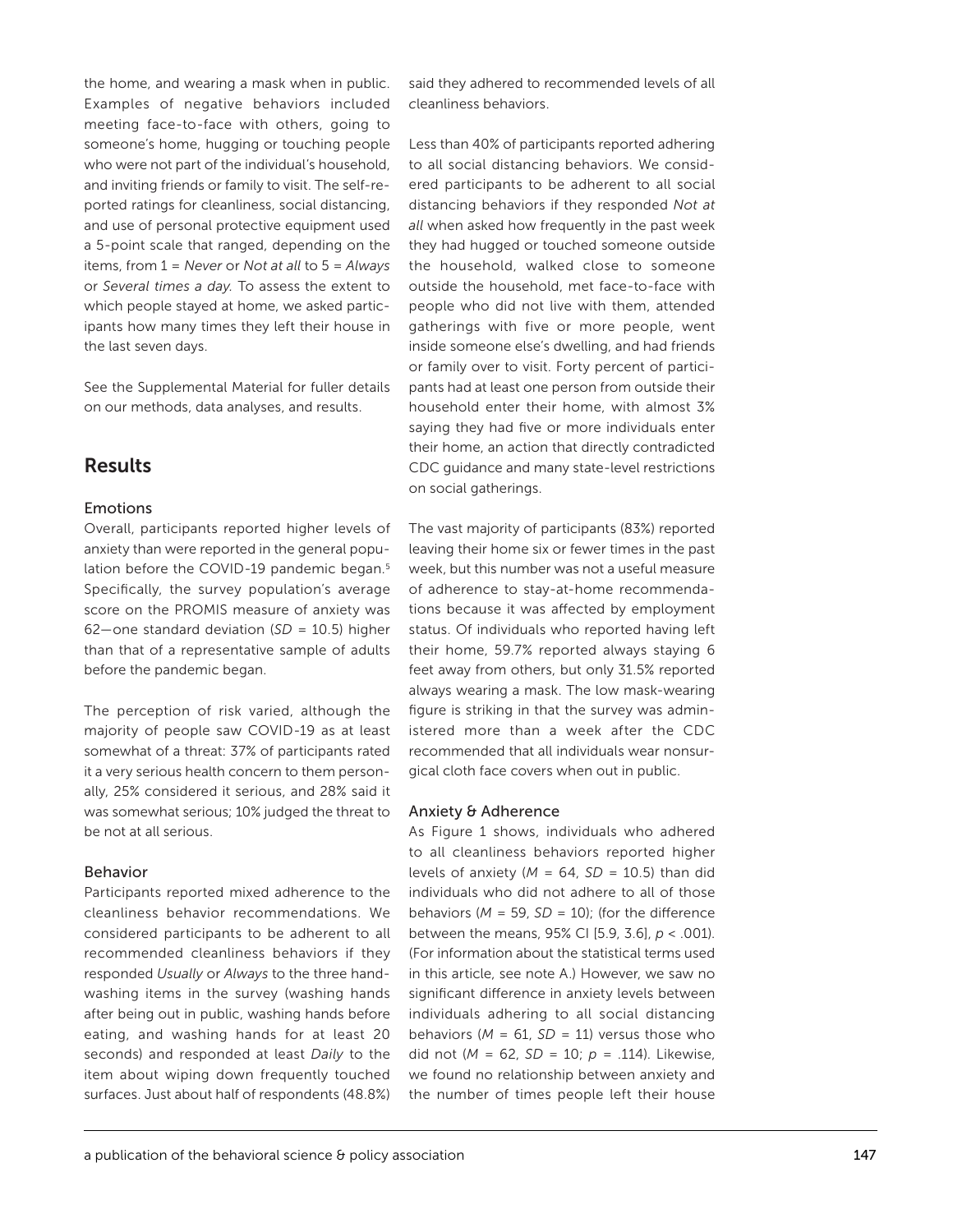#### Figure 1. Comparison of mean self-reported anxiety levels between U.S. adults who did or did not adhere to CDC recommended behaviors designed to reduce the spread of COVID-19



*Note.* CDC = U.S. Centers for Disease Control and Prevention. Anxiety was measured using the Patient-Reported Outcomes Measurement Information System short form measure of anxiety. Anxiety is reported in standard scores; that is, the raw data were adjusted so that they could be compared with data from the general population, which is represented as having a mean anxiety score of 50 (*SD* = 10). Error bars indicate 1 standard deviation above and below the mean. Anxiety predicted cleanliness behaviors but not social distancing.

\*\**p* < .001.

(Spearman's  $\rho = -.03$ ) or between anxiety and the number of people who entered their home (Spearman's  $\rho = -.08$ ). Anxiety did not strongly predict the donning of masks or gloves: the correlations between anxiety and the frequency of wearing personal protective equipment inside and outside the home were small to moderate (Spearman's  $\rho s = .11$  and .29, respectively).

We used mediation analyses to explore the mechanism by which high anxiety might lead to enhanced compliance with cleanliness recommendations; such analyses can help explain why certain relationships show up between variables. We found that increased anxiety predicted increased perceptions of personal risk. Moreover, as the perception of risk increased, so did participants' likelihood of reporting that they usually or always washed their hands before eating, washed their hands after being out in public, performed the ablutions for at least 20 seconds, and wiped down frequently touched surfaces in their homes daily. That is, to some extent, greater anxiety led to greater compliance by increasing the perception of risk. In more technical terms, when the relative effects of perceived risk and anxiety were dissected in the mediation analysis, the degree of influence predicted by anxiety alone decreased, which is a sign that perceived risk accounted for the difference. In other words, perceived risk partially mediated the relation between anxiety and adherence. See Figure 2 for the data and a diagram of the relationships.

Because we did not find a relationship between anxiety and adherence to social distancing recommendations, we could not run a mediation analysis involving anxiety, perceived risk, and social distancing. However, we did explore further whether perceived risk for oneself, one's immediate family, or the world predicted social distancing. We found statistically significant correlations, but the effect sizes were so small that measuring perceived risk on any of these dimensions did not improve predictions of whether people would practice social distancing. We also found that being under a stay-at-home order did not correlate with social distancing: individuals who were and were not under a stay-at-home order reported similar levels of adherence.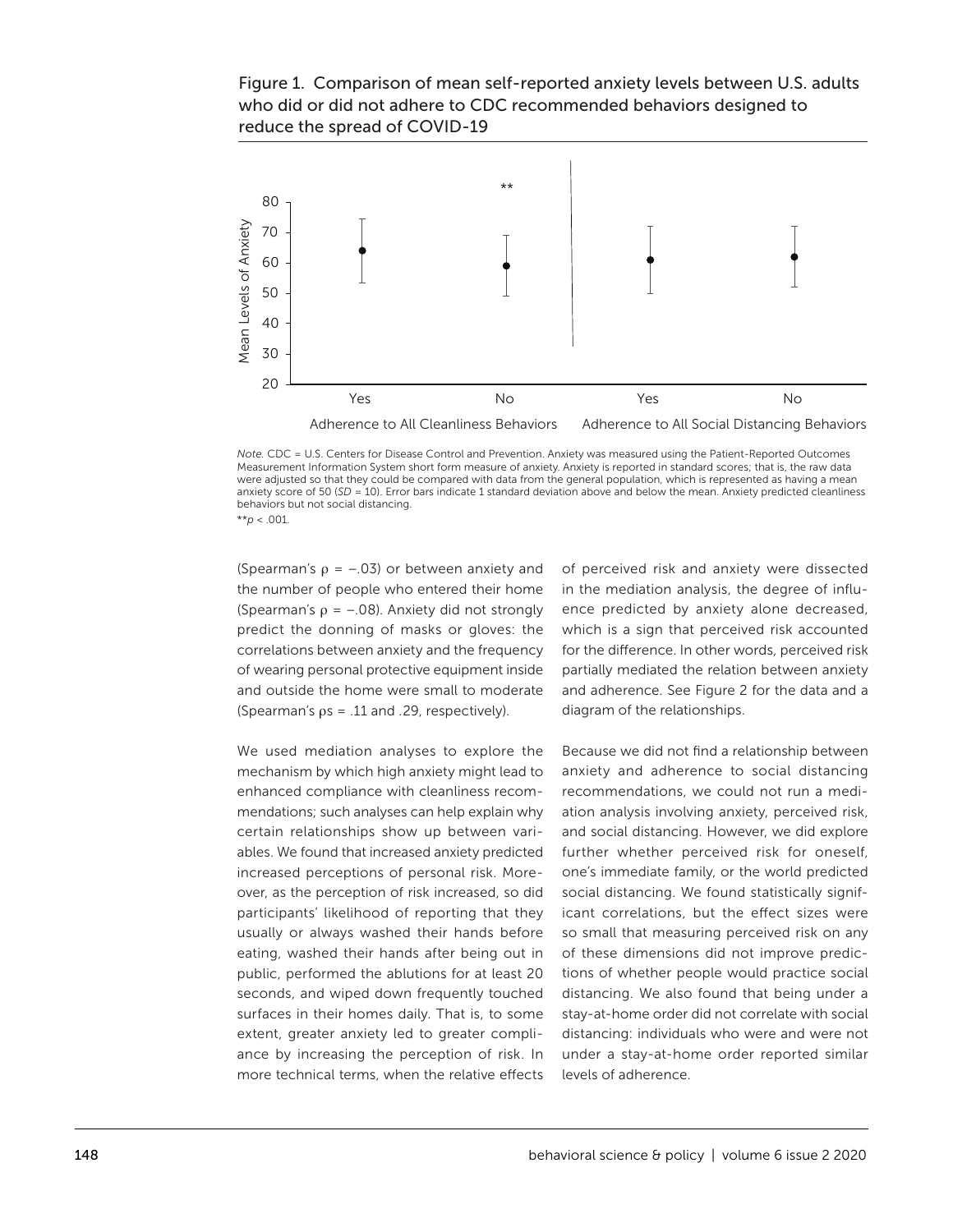#### Figure 2. Anxiety's effects on adherence to cleanliness behaviors as mediated by an individual's perceived risk from COVID-19



*Indirect effect (ab)* = .017 (95% Bootstrap CI: .012-.023)

*Note.* A mediation analysis of data from a national sample of U.S. adults demonstrated that self-reported anxiety increased self-reported compliance with the U.S. Centers for Disease Control and Prevention's cleanliness guidelines in part by increasing people's perception that COVID-19 posed a serious personal risk to them. The numbers on the plots indicate how much a change in one variable accounted for a change in another variable. The pathway  $c = 0.045$  is the *total effect*, an estimate of the effect of anxiety on adherence when the role of perceived risk is not included in the model. The adjusted pathway  $c' = .029$  represents the *direct effect*, the effect on adherence attributed to anxiety alone when the influence of perceived risk is included in the model and controlled for. The .017 *indirect effect* is an estimate of the pathway that runs from anxiety through perceived risk to adherence. The 95% bootstrap confidence interval for the indirect effect is [.012, .023]; it is the interval that resulted when the test was run repeatedly to ensure the stability of the estimates. \*\**p* < .001.

#### Discussion & Implications for Policy

To our knowledge, this is one of the first national explorations of how anxiety and perceived risk might be associated with adherence to CDC-recommended guidelines for minimizing the spread of COVID-19. Only a small number of participants indicated that they adhered to all of the cleanliness and social distancing behaviors suggested by the CDC in April 2020.4 This level of disregard is striking in self-reports because investigators always expect to see some inflation of reported compliance: respondents tend to provide answers that enhance their image of themselves as responsible members of society (a phenomenon termed *social desirability bias)*. We found that more individuals said they adopted handwashing and disinfecting guidelines than adopted social distancing guidelines, such as limiting hugging and home visitors. Although it is somewhat surprising that people would engage more in one prevention approach than in another, this pattern is similar to results found in other cohorts and using different data

collection methods during the same time period at local<sup>6</sup> and national levels.<sup>7</sup>

Our results support the hypothesis that anxiety and perceived risk from COVID-19 could motivate people to adhere to cleanliness guidelines, such as by washing their hands and disinfecting surfaces. As shown in our mediation analysis, anxiety levels largely tracked with how seriously people viewed COVID-19 as a threat to themselves, and this association facilitated compliance with cleanliness guidelines. This pattern is similar to associations found during the H1N1 influenza pandemic in 2009.<sup>8</sup> It suggests that highlighting personal risk may assist policymakers in their efforts to convince the public to increase cleanliness behaviors.

In contrast, anxiety and perceived risk were not related to adherence to social distancing guidance during a time when most individuals were under mandatory stay-at-home orders. This finding indicates that leaning on anxiety and fear of COVID-19 may not help policymakers move the needle on social distancing.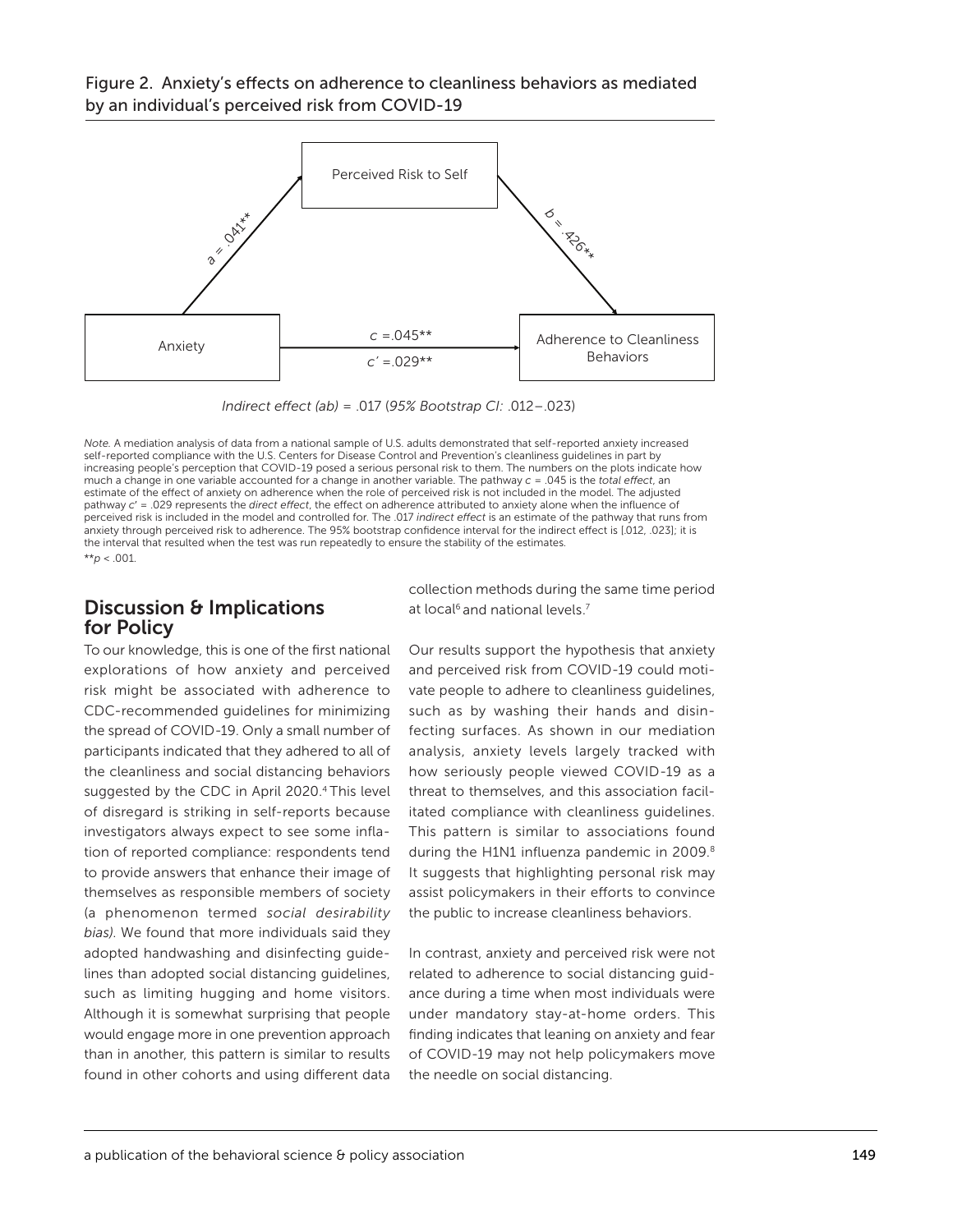The lack of a correlation between anxiety and social distancing could have a number of explanations. Close social relationships often reduce anxiety,<sup>9</sup> which in turn, could hinder people's motivation to change or curtail socializing during stressful times. In other words, during a pandemic, individuals might seek out contact with people close to them even though repeated face-to-face interactions could increase the likelihood of perpetuating the outbreak. In addition, even for people who have a high level of anxiety and believe that COVID-19 is a serious threat to them personally, social distancing may be hard to implement. Barriers to full social distancing could include having a job that requires working outside of the home, having a living situation that makes it hard to avoid others who are not social distancing, or being homeless. Finally, some individuals who are able to social distance may refuse to do so because they feel it limits their personal freedom.<sup>10</sup> After the H1N1 outbreak, focus groups revealed that even hypothetical social distancing measures were not well received by the public and that trust in the authorities who issued the guidelines was vital to adherence to and adoption of these behaviors.11 Although Americans complied with the CDC's guidelines imperfectly in early spring, their significant changes in behavior ultimately helped to reduce infection rates.<sup>12</sup> This change, however, came with emotional costs $13$  (such as anxiety, depression, loneliness, and panic) and economic costs (such as business<sup>14</sup> and school closures<sup>15</sup>). If the pandemic continues for another year or two, the emotional and financial burdens on families are likely to grow larger and become an even greater barrier to adherence to social distancing recommendations.<sup>16</sup>

Our work provides evidence that articulating personal risk may enhance the effectiveness of messages that urge adherence to cleanliness recommendations but likely will have little impact on social distancing. Our findings also highlight the limitations of current interventions that focus on the danger that COVID-19 poses to individuals. Like others before us,17 we propose deeper qualitative work on this topic as an important next step in identifying interventions that may better remove barriers to and actively promote social distancing among

Americans. Such work would include interviews with individuals and families about the factors that influence whether they adhere to public health recommendations. These interviews will probably need to be ongoing to capture changes that occur with time and world events.

Our study has a number of strengths and limitations worth noting. We developed the survey on the basis of existing high-quality questionnaires, thereby providing support for its validity and allowing us to compare results from our sample with results from past surveys administered to representative samples of Americans. Our design was also preregistered along with a detailed analysis plan to further enhance its validity. We collected data during a unique time in the pandemic that allowed us to capture individuals' behaviors during early stages of the United States' response, before pandemic fatigue and the politicization of responses set in.

One limitation is that our sample differed from the general U.S. population in that it skewed young and had more middle-class participants. These differences are important for two reasons. First, the reported risk at the time of the study was represented as being lower for younger individuals. Second, the higher incomes of the middle-class participants could have enabled our population to exercise more choice over how much they practiced social distancing than was true of people who live in low-income communities. In addition, our study was cross-sectional, providing a snapshot of emotions and behaviors at one point in time. Thus, we were unable to look at changes in anxiety levels and adherence to recommendations; it will be important for researchers conducting future studies to examine such changes.

#### **Conclusions**

By early October 2020, the worldwide number of confirmed cases of COVID-19 had reached nearly 36 million, with over 7 million cases in the United States alone.18 Continued research into the public's developing response to COVID-19 is vital, as was the case with the SARS outbreak in 2003.19 In light of the finding that anxiety and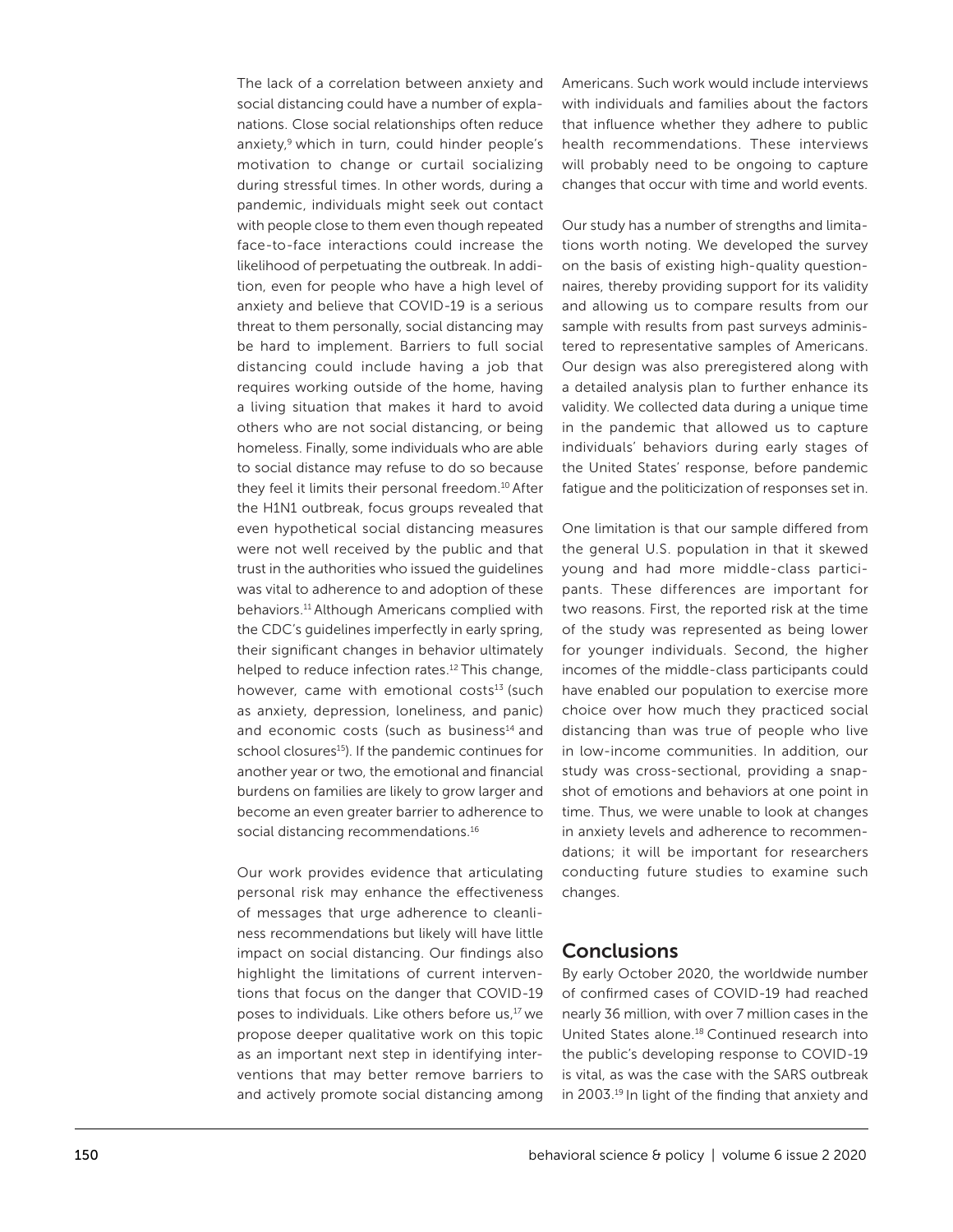perceived risk from COVID-19 promoted handwashing and related cleaning activities but did not motivate survey participants to follow social distancing guidelines, policymakers will need to gain a deeper understanding of the emotional factors that can prompt individuals to restrict their social activities. This understanding is critical if public health messages are to succeed in changing the public's behavior along multiple dimensions as the fight to control the pandemic continues.

In the meantime, our findings and other research suggest actions that should be taken now and refined in light of the findings of future studies. The first is to continue to develop communications that inform people about the serious personal risk posed by the virus, although clearly this tack alone is insufficient. We also recommend that policymakers monitor emotional reactions to communications and dissect when the messages are helpful and when they are counterproductive. Further, it is extremely important for policymakers and information sources to foster a sense of trust, especially when asking individuals to make significant changes to their personal behavior. Finally, we recommend that policymakers recognize that different approaches and messages may well be needed to improve the public's adherence to different guidelines, such as the need for hand hygiene and the need to practice social distancing.

#### endnote

A. Editors' note to nonscientists: For any given data set, the statistical test used—such as the chi-square (χ2), the *t* test, or the *F* test—depends on the number of data points and the kinds of variables being considered, such as proportions or means. An *r* value or a Spearman's ρ represents the correlation between two variables; values can range from −1 to 1, with 0 indicating no correlation, 1 indicating a perfect positive relationship, and −1 indicating a perfect inverse relationship. The *p* value of a statistical test is the probability of obtaining a result equal to or more extreme than would be observed merely by chance, assuming there are no true differences between the groups under study (this assumption is referred to as the *null hypothesis)*. Researchers traditionally view *p*  < .05 as the threshold of statistical significance, with lower values indicating a stronger basis for rejecting the null hypothesis. Standard deviation is a measure of the amount of variation in a set of values. Approximately two-thirds of the observations fall between one standard deviation below the mean and one standard deviation above the mean. Standard error uses standard deviation to determine how precisely one has estimated a true population value from a sample. For instance, if one were to take enough samples from a population, the sample mean +1 standard error would contain the true population mean around two-thirds of the time. A 95% confidence interval for a given metric indicates that in 95% of random samples from a given population, the measured value will fall within the stated interval.

#### author affiliation

Zigler, Lucas, Henke, & Fridman: Duke University School of Medicine. Corresponding author's e-mail: christina.zigler@duke.edu.

#### author note

We thank Kevin Weinfurt, Bryce Reeve, Theresa Coles, and Brian Southwell for their input into the design of the project and construction of the survey.

#### supplemental material

- https://behavioralpolicy.org/publication
- Methods & Analyses